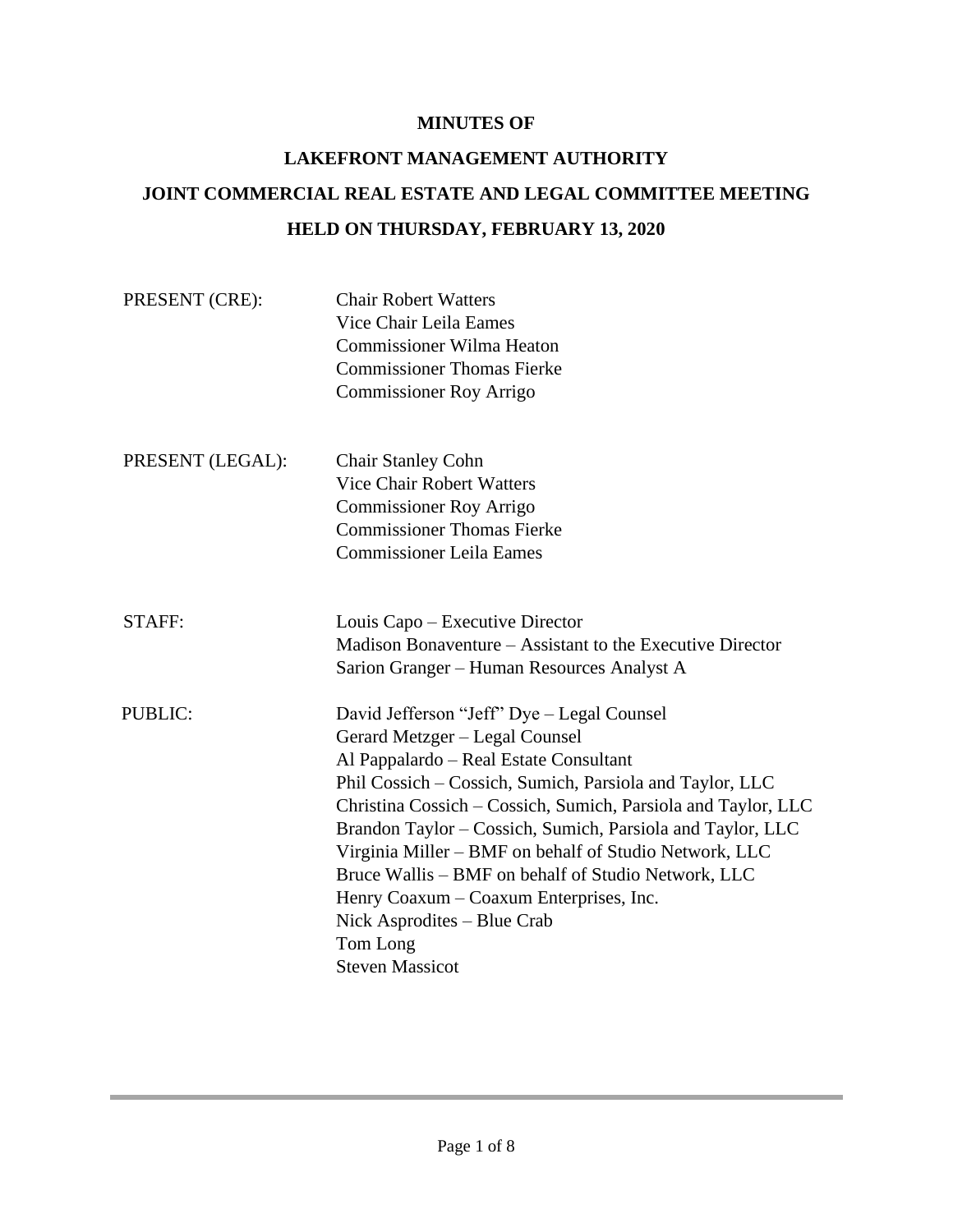The Joint Meeting of the Commercial Real Estate and Legal Committee of the Lakefront Management Authority met on Thursday, February 13, 2020, in the Lakefront Airport Terminal Building, 2<sup>nd</sup> Floor Conference Center, 6001 Stars and Stripes Blvd., New Orleans, Louisiana.

Chair Watters called the meeting to order at 4:45 p.m.

#### **Opening Comments:**

Commercial Real Estate Chair Watters wished to defer his comments until the Committee reached the related items of F&M Aviation and Studio Network, LLC.

Legal Chair Cohn had no comments.

# **Adoption of Agenda:**

A motion was offered by Commissioner Fierke, seconded by Commissioner Eames, and unanimously adopted, to adopt the agenda.

# **Approval of Minutes:**

A motion was offered by Commissioner Arrigo, seconded by Commissioner Eames, and opposed by Commissioner Fierke. The minutes of January 16, 2020 were approved.

After approval of the agenda, Commissioner Fierke questioned why J&J Partners was not listed on the agenda and requested a follow up to last meeting's discussion on the matter in relation to the adequacy of their insurance and leasehold status. Director Capo said that J&J Partners provided the Authority with a general liability policy. Commissioner Heaton stated that she had a packet for the commissioners that Mr. Borgas of J&J Partners wanted them to review. She also noted that he is currently incapacitated, but Mr. Borgas has requested that the Committee consider a special meeting to discuss an agreement with J&J Partners to move forward with a lease.

Commissioner Fierke asked David Jefferson "Jeff" Dye, about the adequacy of Studio Network's boathouse insurance. Mr. Dye said their boathouse is to be included within the definition leased premises, and his position is that they do not have adequate insurance.

**Director's Report:** None

**Public Comments:** None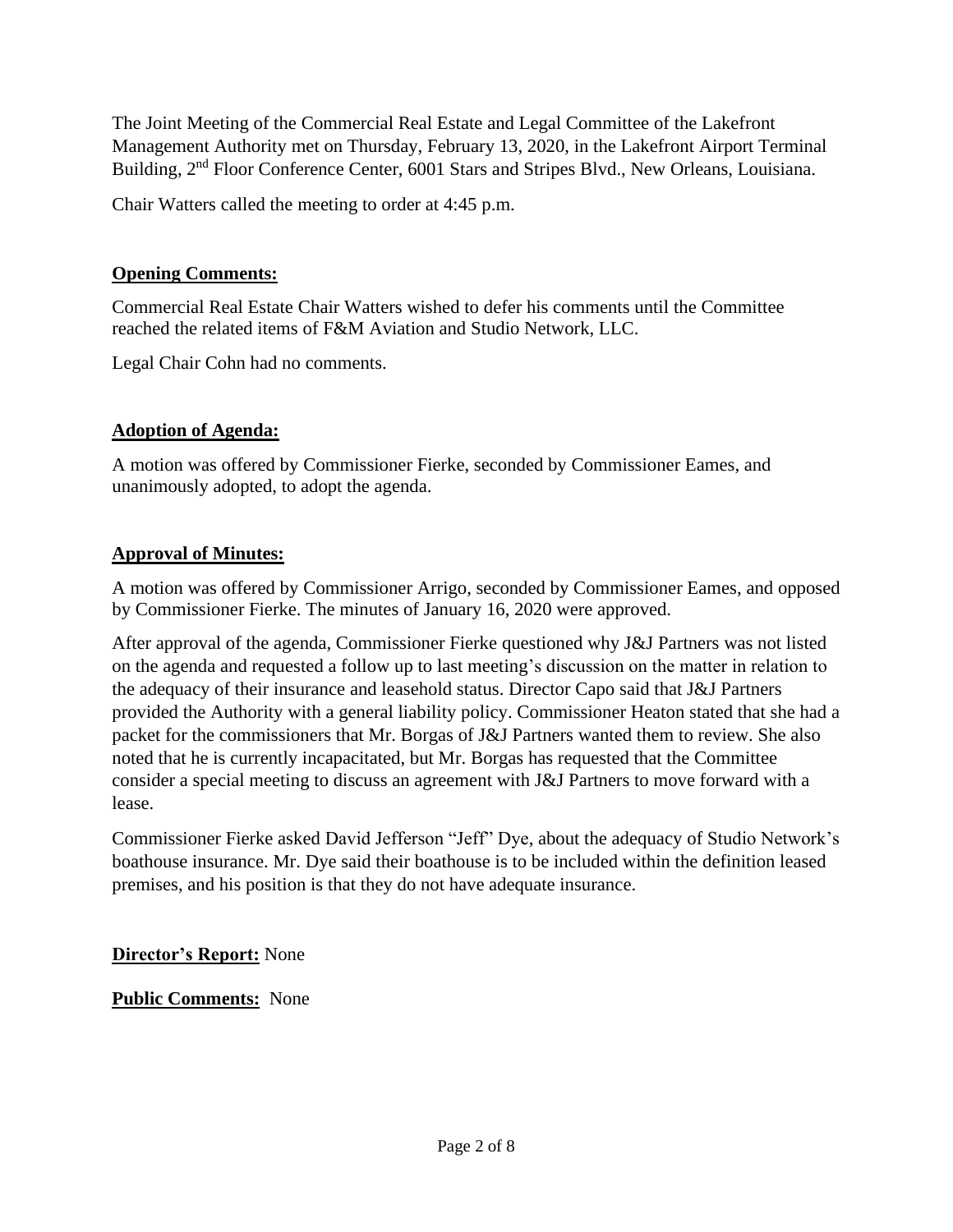#### **Old Business:**

# **1) Update on lease with Studio Network, LLC.**

This item was discussed after new business items.

#### **2) Update on lease with F&M Aviation.**

This item was discussed after new business items.

#### **3) Update on lease extension with Peninsula Condominiums.**

Chair Watters stated that the Committee was very close to an agreement on Peninsula Condominiums' land lease extension and reversionary premium payments. Commissioner Watters said that the Committee was interested in having a special meeting next week in order to advance a better-defined agreement to the full board for approval. He anticipated generating a term sheet to summarize conclusions and present it to the board in hopes of reaching a resolution.

#### **New Business:**

# **1) Recommendation to the Board to enter into a contract with Cossich, Sumich, Parsiola and Taylor, LLC to represent Lakefront Management Authority in a class action lawsuit.**

Chair Cohn noted that a memo from Cossich, Sumich, Parsiola and Taylor, LLC describing the class action lawsuit in relation to AFFF foam was available. He then introduced the firm to the board.

Phil Cossich introduced himself and Brandon Taylor as partners of Cossich, Sumich, Parsiola and Taylor, LLC. Mr. Cossich also introduced his daughter, Christina Cossich, who is also a partner at his firm. Mr. Cossich specified that his firm was based locally, but they practice nationwide and have been involved in multidistrict litigation regarding the negative effects of AFFF fire foam. He noted that his firm is currently representing airports and water suppliers who have been impacted. The firm is offering to test the foam and pursue a suit to finance remediation of AFFF foam use.

Chair Heaton said she talked with Airport staff and has substantiated that the Airport has used this product. She also noted that Mr. Cossich's firm is offering representation as a contingency term and can be recommended to the full board for approval, but the agreement terms must ultimately be approved by Louisiana's Attorney General's Office.

Commissioner Arrigo asked how clean up would be organized and financed if the suit failed. Mr. Cossich said that there is no mandate to clean up the AFFF foam at this time, and clean up would be financed by the suit.

David Jefferson "Jeff" Dye, legal counsel to the Authority, asked to be recognized by Chair Cohn. He stated that he has been following this issue relating to PFAS compounds found in AFFF foam for approximately a year and has observed multiple instances where liability has been found.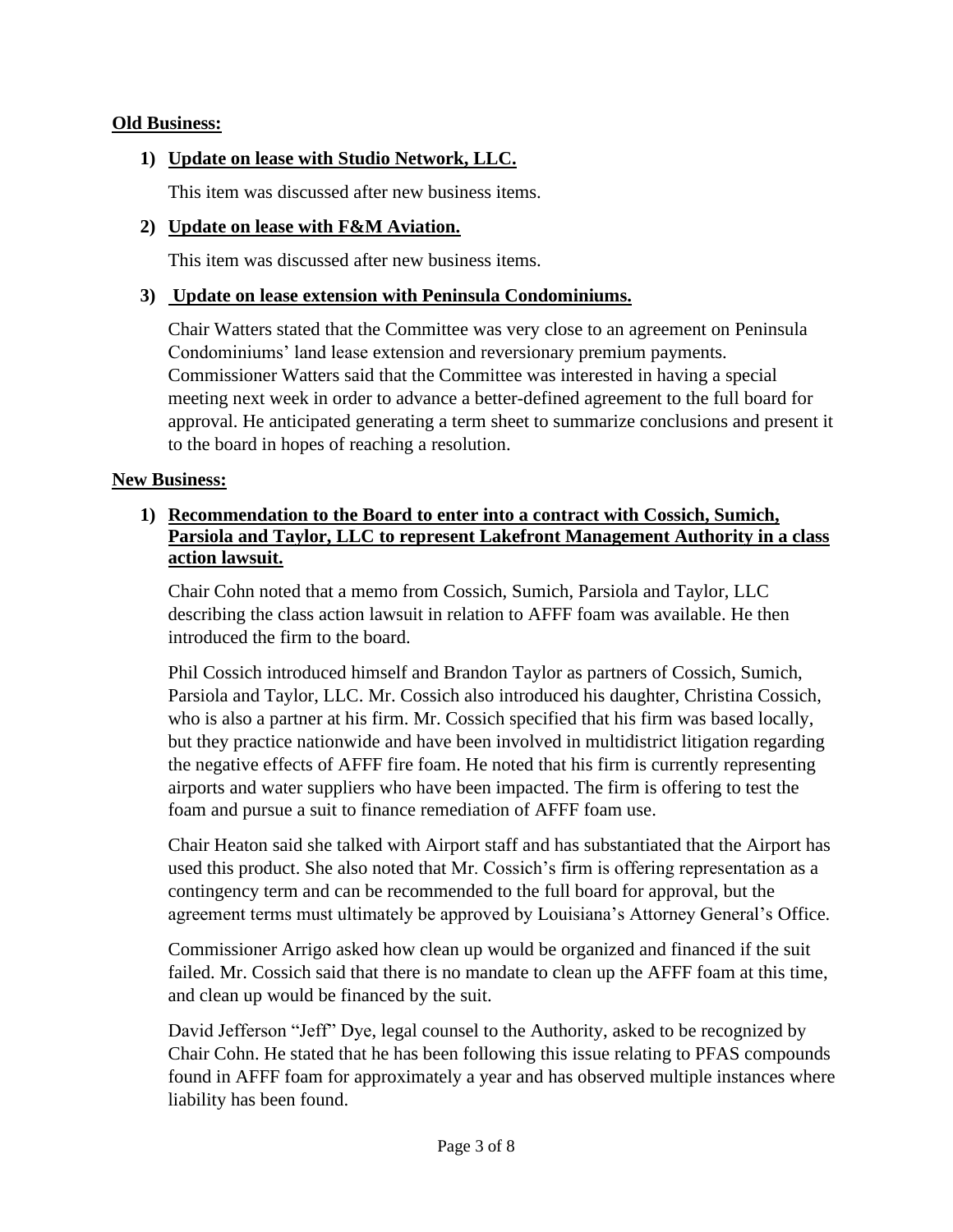Vice Chair Watters asked if there was any liability in relation to our employees' exposure to the product. Mr. Dye commented that there have been some cases proceeded against Dupont for instances of exposure; however, Mr. Cossich responded that Airport employees are likely not at risk in administering the foam and most liability remains with water providers who absorb it into the ground and into their water sources.

Commissioner Fierke asked when the Authority would advertise for an indefinite delivery/indefinite quantity (IDIQ) contract. Chair Heaton noted that the Mr. Cossich's firm approached the Authority due to the specific nature of the issue as a class action suit. She also noted that the Authority may hire anytime for special issue with approval of the board, but ultimately the AG's office must approve the terms and rates. She also reaffirmed that this is a contingency contract.

A motion was offered by Vice Chair Watters, seconded by Commissioner Arrigo, and unanimously adopted, to recommend that the Board to enter into a contract with Cossich, Sumich, Parsiola and Taylor, LLC to represent Lakefront Management Authority in a class action lawsuit.

# **2) Preliminary discussion regarding the Commercial Real Estate budget and Legal budget.**

Louis Capo, Executive Director, reported that the Authority has spent \$171,047.00 year to December 31, 2019 on legal costs. He added that the overall budget is \$229,000.00 for the entire fiscal year leaving \$58,000.00 remaining in the legal budget. Mr. Capo said that this amount would not be enough to get through the rest of the year and suggested amending the legal budget.

Vice Chair Watters suggested that staff prepare a resolution for approval after consulting with hired legal counsel on estimated costs for the remainder of the fiscal year.

Commissioner Eames asked where the money will come from to finance additional legal services. Director Capo said he will need to identify where the funds will come from. Director Capo noted that typically the Authority would have received ad valorem tax from the City of New Orleans via the Flood Protection Authority (FPA), and the Authority has not received a payment from the FPA. Director Capo said that the FPA has not received ad valorem tax from the city either. Director Capo said the Authority will likely need to take funds out of the Louisiana Asset Management Pool (LAMP) account.

Commissioner Watters asked Director Capo about the typical timeline to receive the ad valorem funds. Director Capo replied that they typically receive funds in July, December and most of the funds during February, March and April.

Director Capo reported that revenues from the New Basin Canal and Lake Vista are expected to generate \$841,000 of revenue over expenses. He explained that while these properties are successful in generating revenue, the revenues are needed to offset assets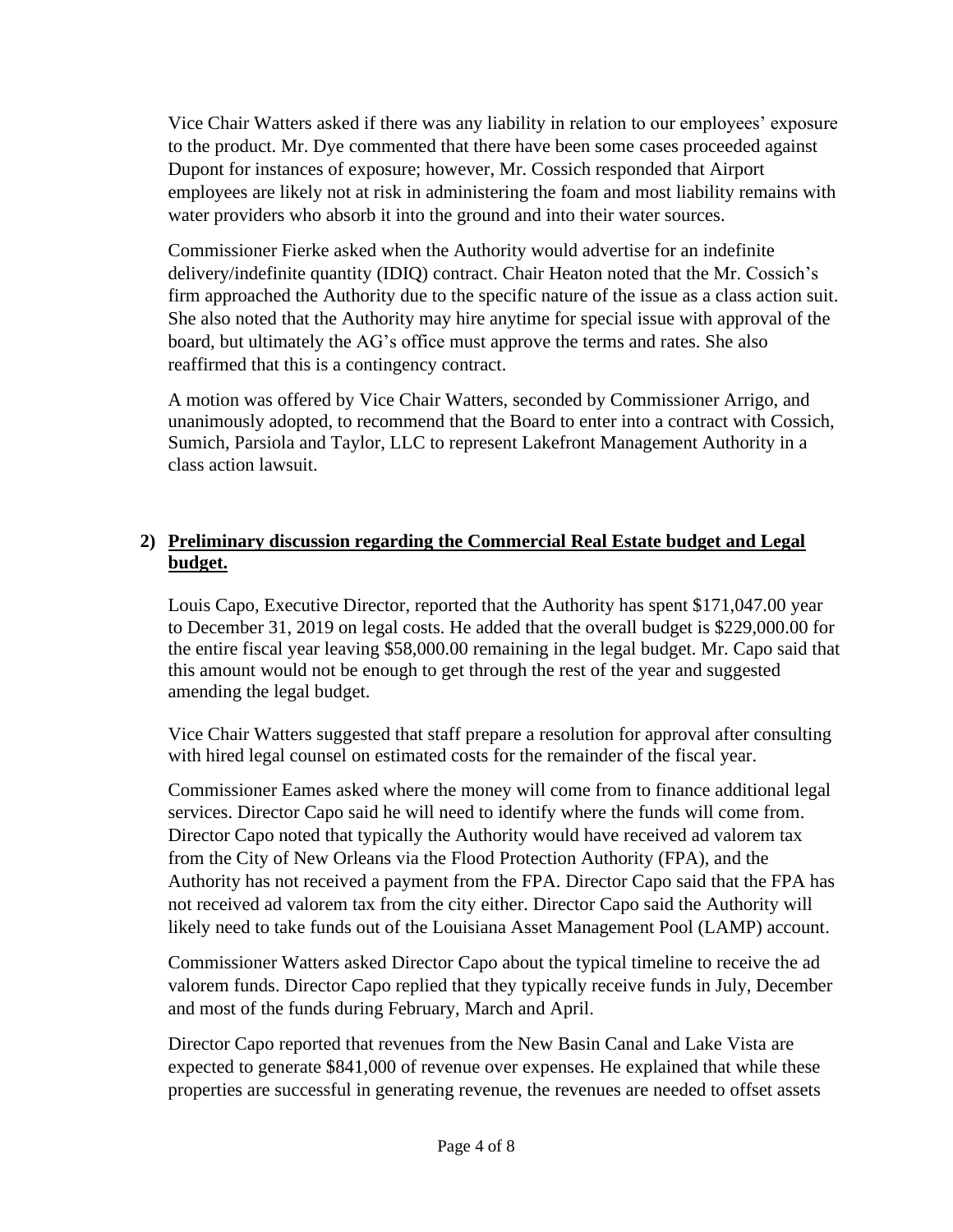which do not generate revenue or assets which require substantial capital improvements or repairs. He commented that these revenues also help balance the general budget overall. Director Capo offered some examples of projects which require attention:

- A major waterline on Stars and Stripes Boulevard was in dire need of repair.
- Sinkholes at Orleans Marina needed to be remedied.
- Drainage issues on Lakeshore Drive needed to be resolved.

Director Capo mentioned that the budget represented is the draft of the Operations Budget, but he will also prepare the Capital Budget.

Commissioner Arrigo asked if action needed to be taken now to resolve the legal service funding issue. Director Capo said no and that some of the legal issues that have been paid for are resolved so costs should go down, but some cases will continue.

# **Old Business - Revisited**

# **1) Update on lease with Studio Network, LLC.**

Chair Watters introduced Virginia Miller, of BMF on behalf of Studio Network, LLC, and Henry Coaxum, of Coaxum Enterprises, Inc. Ms. Miller explained that she is a consultant for Studio Network, LLC, and Mr. Coaxum is a potential investor for their project. Ms. Miller added that Mr. Coaxum was the chair of the New Orleans Business Alliance where he was valued for his business acumen and accomplishments in the community.

Mr. Coaxum described himself as a local entrepreneur and a resident of eastern New Orleans. He noted that he has businesses in eastern New Orleans, and his children run the Munch Factory restaurant. He said it was his goal to attract people to eastern New Orleans and to make a positive impact on his community.

Commissioner Fierke asked if the arrangement has been definitized yet. Ms. Miller explained that they have a letter of intent and another investor is wanting to join to assemble an investment group.

Commissioner Cohn asked for an approximate timeframe in which the board could expect them to form their group. Mr. Coaxum responded that he felt like 30-45 would suffice.

Chair Watters said he thought Mr. Coaxum's involvement was real progress; however, that it was important to keep the lease current and that it was the board's intent to protect the state's interest. He also noted that there was an outstanding insurance issue.

Mr. Coaxum reiterated his excitement to get started on the entertainment district project.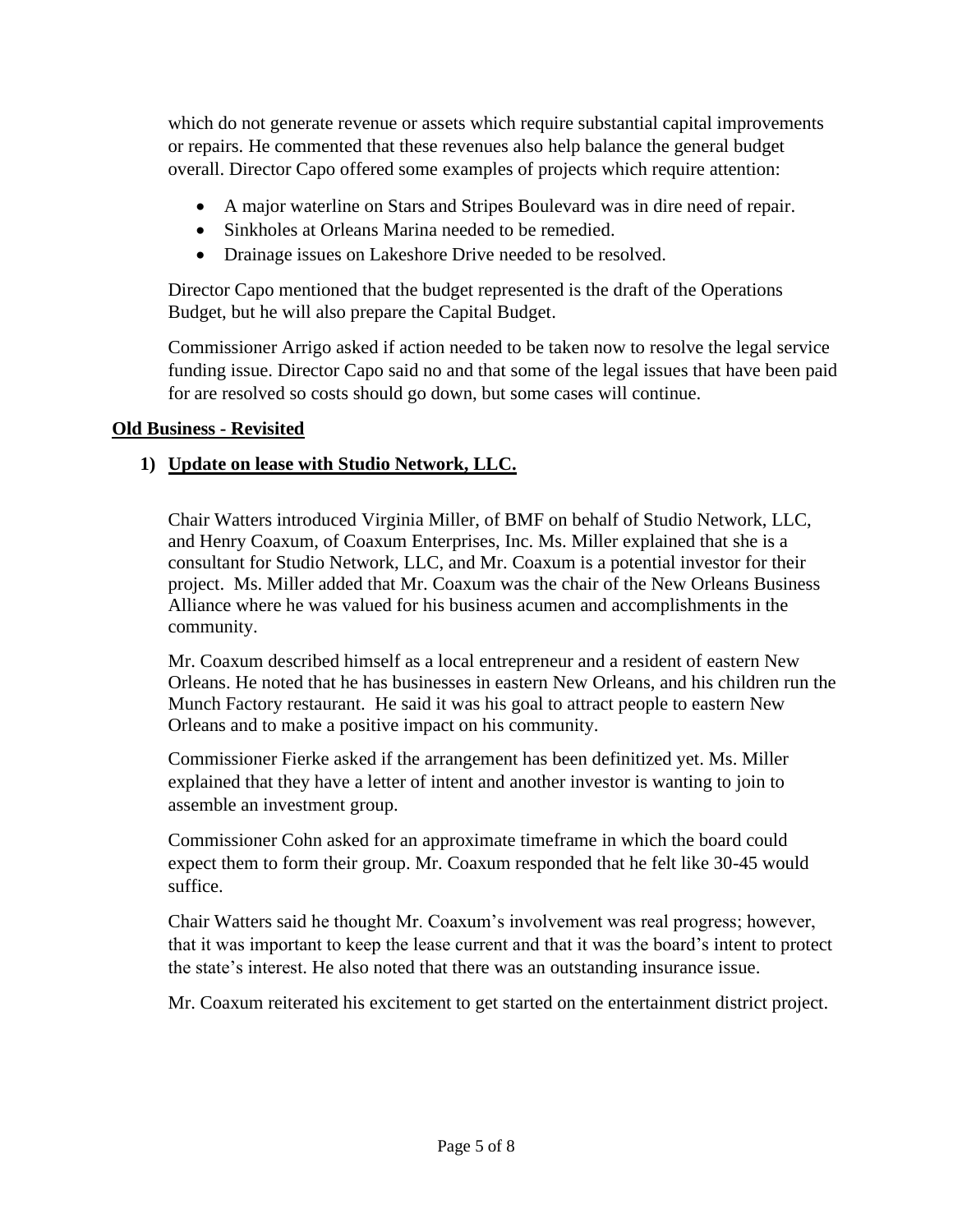# **2) Update on lease with F&M Aviation.**

Chair Watters invited Mr. Dye, the Authority's legal counsel, to give an update. Mr. Dye reported that both Studio Network, LLC and F&M were behind on rent. He also noted that insurance coverage has also lapsed. He said Studio Network, LLC's rent was not paid for February and F&M Aviation's rent has not been paid for six months.

Chair Cohn asked if this topic was on the agenda for executive session. Commissioner Fierke suggested that the agenda could be amended. Gerard Metzger, the Authority's legal counsel, stated that the topics of Studio Network, LLC and F&M Aviation would not appropriate for executive session as there is no pending litigation or written demand.

Mr. Dye reported that the current owner of F&M Aviation, Bill Hammick, does not believe he is responsible for paying rent owed. Mr. Dye said that the company was not in good standing with Secretary of State. Mr. Dye said it is Mr. Hammick's position that Mr. Kurnatowski, the previous owner of F&M Aviation, did not have legal authority to enter a lease with the Authority and that the lease itself is defective. Mr. Dye said it was his position that Mr. Hammick's claims lacked merit.

It was Mr. Dye's recommendation that the Authority give written demand to F&M Aviation and Studio Network, LLC outlining instances of default. He also added that granting a curative period and triggering a curative period would be appropriate.

Vice Chair Eames wished for clarification on the occupancy of F&M Aviation's leased area. Mr. Dye clarified that the new owner of F&M Aviation is using the space for aviation activities, and Studio Network, LLC is using office space there. He added that F&M Aviation did not provide insurance despite their using the space and Studio Network's insurance expired this month.

Chair Watters suggested that the Authority send a letter to F&M Aviation only. Commissioner Arrigo questioned why he suggested doing so. Chair Watters replied that a state of default could damage potential investment opportunities to advance the project.

Vice Chair Eames expressed that the Authority must act on F&M Aviation and suggested that a reminder letter be sent to Studio Network, LLC instead. Director Capo said he has sent a reminder letter to Studio Network, LLC.

Mr. Dye said that he has requested an insurance package from Studio Network, LLC and has gotten no response.

Ms. Miller addressed the board and let them know that they have diligently been working on the insurance issue and will have it resolved soon.

Chair Heaton reiterated that Mr. Coaxum's potential investment was real progress and she agreed

Ms. Miller added that Studio Network, LLC is vacating the office space within F&M Aviation's leasehold.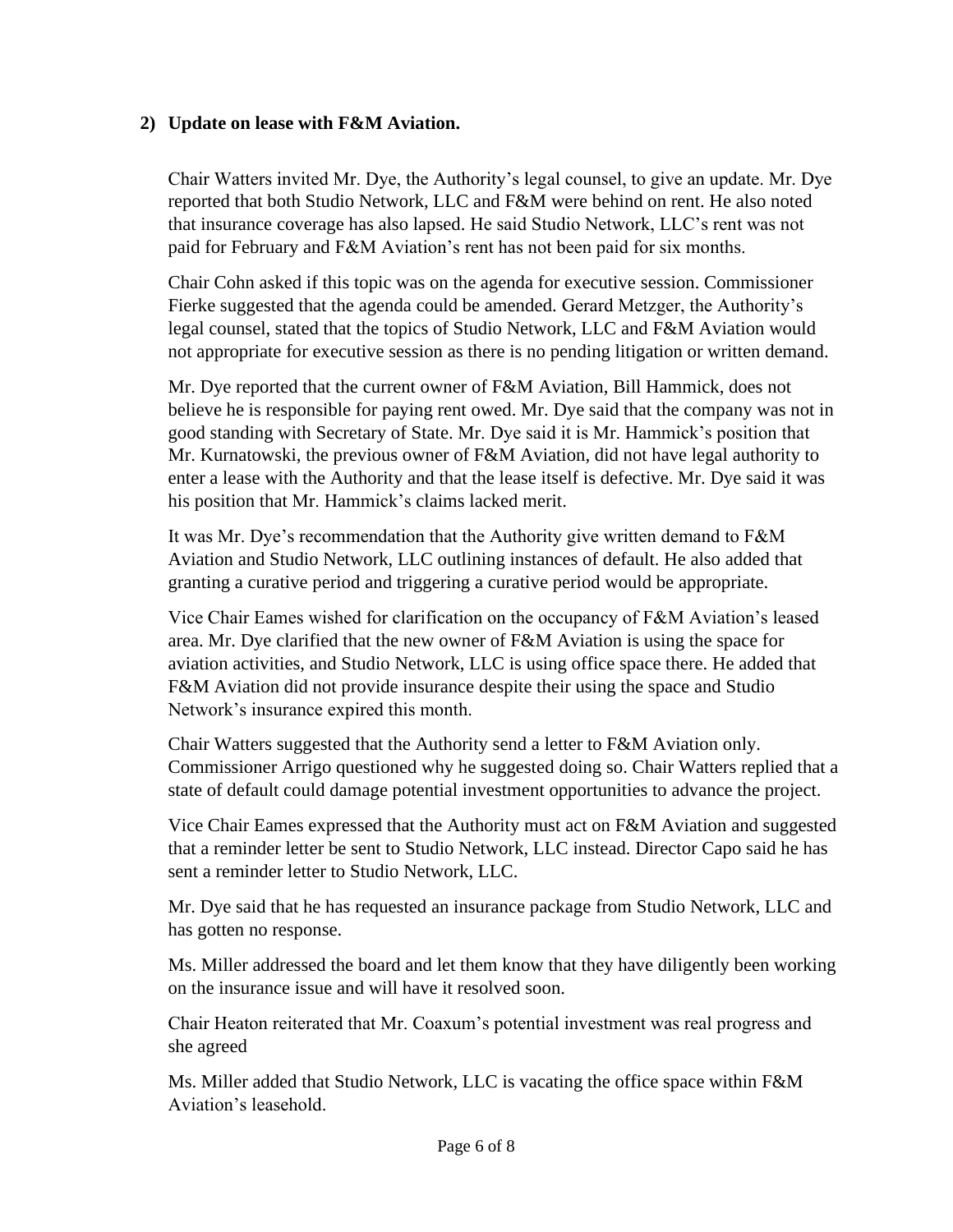A substitute motion was offered by Chair Watters and seconded by Vice Chair Eames, opposed by Chair Cohn and Commissioner Fierke, to send a demand letter to F&M Aviation regarding rent owed and insurance requirements needed and to postpone sending a demand letter to Studio Network, LLC regarding rent owed and insurance requirements. The motion carried.

# **Executive Session**

Mr. Metzger noted that the item named " 2) *In re West End Resources, Inc.*, No. 19-12902, Section "A", United States Bankruptcy Court for the Eastern District of Louisiana" on the agenda had been resolved on the previous day and need not be included in the executive session. Mr. Metzger said the following issues were appropriate for executive session because the matters will entail strategy discussions relating to pending litigation. The board voted to go meet in an executive session to consult with legal counsel on the following issues:

1) Boh Bros. Construction Co., LLC v. Orleans Levee District and the Non-Flood Protection Asset Management Authority, No: 2019-10953, Division "L-6," Civil District Court for the Parish of Orleans, State of Louisiana.

A motion was offered by Commissioner Fierke, seconded by Commissioner Eames, and unanimously adopted, to discuss Boh Bros. Construction Co., LLC v. Orleans Levee District and the Non-Flood Protection Asset Management Authority, No: 2019-10953, Division "L-6," Civil District Court for the Parish of Orleans, State of Louisiana.

2) Lakefront Management Authority v. West End Resources, Inc., Mississippi River Bank, TresMonet Luxury Yachts, LLC, TresMonet, LLC and TresMonet Products, Inc., No. 19- 10700, Division "C-10", Civil District Court for the Parish of Orleans, State of Louisiana.

A motion was offered by Commissioner Fierke, seconded by Commissioner Eames, and unanimously adopted, to discuss Lakefront Management Authority v. West End Resources, Inc., Mississippi River Bank, TresMonet Luxury Yachts, LLC, TresMonet, LLC and TresMonet Products, Inc., No. 19-10700, Division "C-10", Civil District Court for the Parish of Orleans, State of Louisiana.

No action was taken by the board during the executive session.

#### **Announcement of next Commercial Real Estate and Legal Committee Meetings:**

- **1) Thursday, March 19, 2020 – 3:30 P.M. (CRE)**
- **2) Thursday, March 19, 2020 – 4:30 P.M. (LEGAL)**